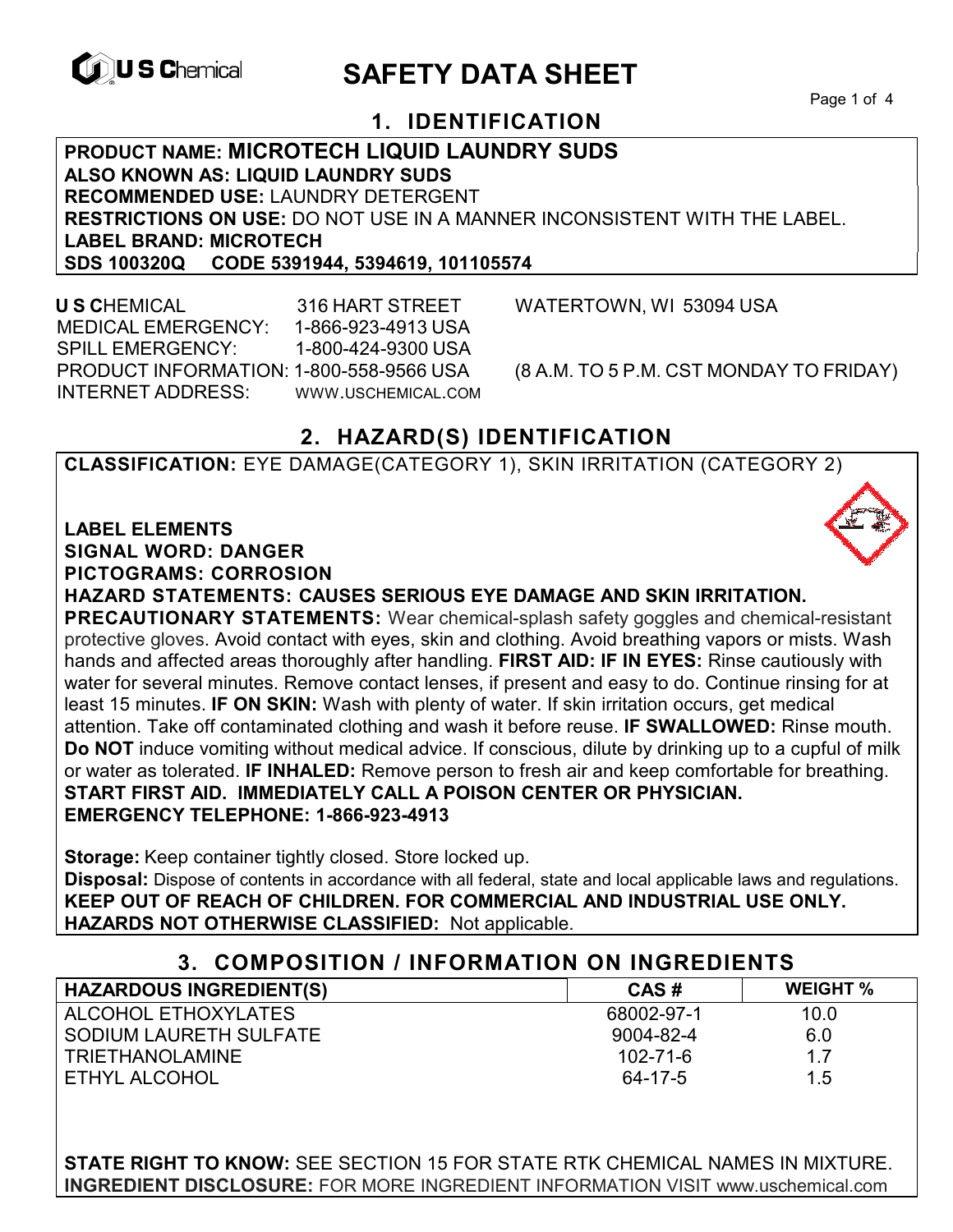### **4. FIRST-AID MEASURES** Page 2 of 4

**IF IN EYES:** RINSE CAUTIOUSLY WITH WATER FOR SEVERAL MINUTES. REMOVE CONTACT LENSES, IF PRESENT AND EASY TO DO. CONTINUE RINSING FOR AT LEAST 15 MINUTES. **IF ON SKIN:** WASH WITH PLENTY OF WATER. IF SKIN IRRITATION OCCURS, GET MEDICAL ATTENTION. TAKE OFF CONTAMINATED CLOTHING AND WASH IT BEFORE REUSE. **IF SWALLOWED:** RINSE MOUTH. **Do NOT** INDUCE VOMITING WITHOUT MEDICAL ADVICE. IF CONSCIOUS, DILUTE BY DRINKING UP TO A CUPFUL OF MILK OR WATER AS TOLERATED. **IF INHALED:** REMOVE PERSON TO FRESH AIR AND KEEP COMFORTABLE FOR BREATHING. **START FIRST AID. IMMEDIATELY CALL A POISON CENTER OR PHYSICIAN. EMERGENCY TELEPHONE: 1-866-923-4913**

**MOST IMPORTANT SYMPTOMS / EFFECTS:** CAUSES SERIOUS EYE DAMAGE AND SKIN IRRITATION. MAY CAUSE BLINDNESS WITHOUT IMMEDIATE FIRST AID. HARMFUL IF SWALLOWED.

**MEDICAL CONDITIONS AGGRAVATED:** NONE KNOWN. **NOTE TO PHYSICIAN:** CALL 1-866-923-4913 FOR EXPOSURE MANAGEMENT ASSISTANCE.

### **5. FIRE-FIGHTING MEASURES**

**CHEMICAL HAZARDS:** EYE CORROSIVE AND SKIN IRRITANT. NON-FLAMMABLE. **COMBUSTION PRODUCT HAZARDS:** OXIDES OF CARBON AND OTHER FUMES. **METHODS:** SELECT EXTINGUISHER AND METHODS BASED ON FIRE SIZE AND TYPE. **EQUIPMENT:** WEAR SCBA AND FULL PROTECTIVE GEAR AS CONDITIONS WARRANT. **NFPA RATING:** HEALTH-3/FLAMMABILITY-0/ INSTABILITY-0/SPECIAL HAZARD-N.AP. **SUITABLE EXTINGUISHERS:** WATER, DRY CHEMICAL, CO2 OR FOAM SUITABLE FOR FIRE. **UNSUITABLE EXTINGUISHERS:** NO RESTRICTIONS BASED ON CHEMICAL HAZARDS.

# **6. ACCIDENTAL RELEASE MEASURES**

**PERSONAL PRECAUTIONS:** EVACUATE UNPROTECTED PERSONNEL FROM AREA. WEAR PERSONAL PROTECTION. SEE SECTION 8. RUBBER BOOTS RECOMMENDED. VENTILATE AREA IF NEEDED. BE CAREFUL NOT TO SLIP. WASH THOROUGHLY AFTER CLEAN-UP. **ENVIRONMENTAL PRECAUTIONS:** PREVENT SPILL FROM ENTERING DRAIN, STORM SEWER OR SURFACE WATERWAY. PREVENT WATER AND SOIL CONTAMINATION. **CLEAN-UP METHODS:** SMALL SPILLS MAY BE WIPED UP AND RINSED WITH WATER. FOR LARGER SPILLS, DIKE TO CONTAIN. PUMP TO LABELED CONTAINER OR ABSORB SPILLAGE AND SCOOP UP WITH INERT ABSORBENT MATERIAL. AFTER SPILL COLLECTION, RINSE AREA WITH WATER AND FOLLOW WITH NORMAL CLEAN-UP PROCEDURES.

# **7. HANDLING AND STORAGE**

**HANDLING:** FOLLOW ALL LABEL DIRECTIONS. INSTRUCT PERSONNEL ABOUT PROPER USE, HAZARDS, PRECAUTIONS, AND FIRST AID MEASURES. AVOID INHALATION, INGESTION, AND CONTACT WITH SKIN, EYES AND CLOTHING. DO NOT TASTE OR SWALLOW. REMOVE AND WASH CONTAMINATED CLOTHING AND FOOTWEAR BEFORE REUSE. PRODUCT RESIDUE MAY REMAIN IN EMPTY CONTAINERS. HANDLE CAREFULLY TO AVOID DAMAGING CONTAINER.

**STORAGE:** KEEP CONTAINER TIGHTLY CLOSED. STORE LOCKED UP. STORE AT AMBIENT TEMPERATURES IN A DRY AREA OUT OF DIRECT SUNLIGHT. PROTECT FROM FREEZING. ROTATE STOCK REGULARLY. KEEP AWAY FROM FOOD AND DRINK. KEEP OUT OF REACH OF CHILDREN.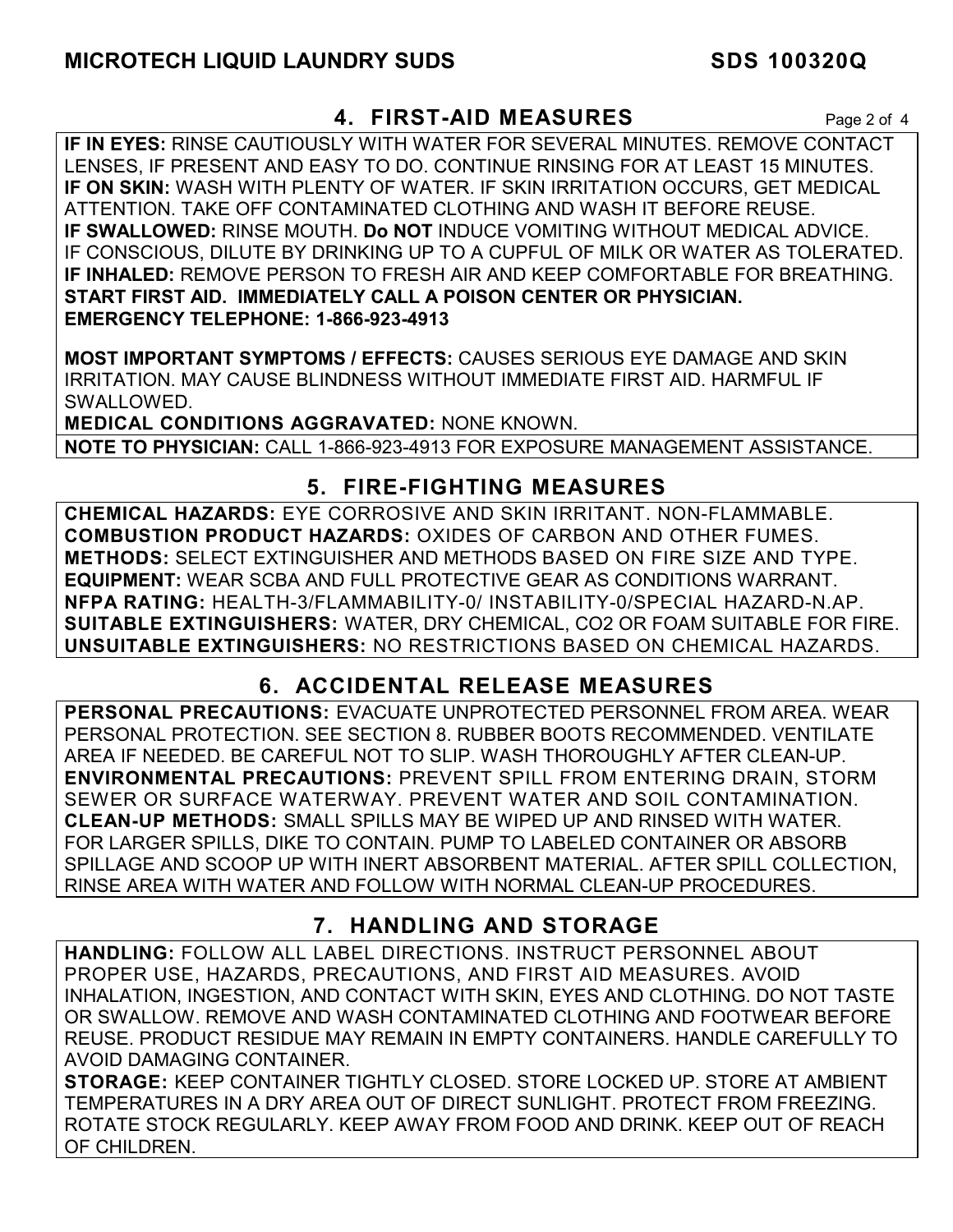**MICROTECH LIQUID LAUNDRY SUDS SDS 100320Q** 

**8. EXPOSURE CONTROLS / PERSONAL PROTECTION** Page 3 of 4

**EXPOSURE LIMITS:** ALCOHOL ETHOXYLATES = NONE, SODIUM LAURETH SULFATE = NONE TRIETHANOLAMINE = 5 MG/M3 TWA (ACGIH) ETHYL ALCOHOL = 1000 PPM TWA (ACGIH/OSHA) **ENGINEERING CONTROLS:** GENERAL ROOM VENTILATION IS TYPICALLY ADEQUATE.

**PERSONAL PROTECTION** 

**EYES:** CHEMICAL-SPLASH SAFETY GOGGLES. **HANDS:** CHEMICAL-RESISTANT PROTECTIVE GLOVES (NITRILE, NEOPRENE OR RUBBER). **RESPIRATORY:** PROTECTIVE EQUIPMENT NOT REQUIRED WITH NORMAL USE. NIOSH/MSHA CERTIFIED RESPIRATOR IF EXPOSURE LIMITS ARE EXCEEDED. **FEET:** RUBBER BOOTS RECOMMENDED DURING SPILL CLEAN-UP. **BODY:** PROTECTIVE EQUIPMENT NOT REQUIRED WITH NORMAL USE. **HYGIENE MEASURES:** HANDLE IN ACCORDANCE WITH GOOD INDUSTRIAL HYGIENE AND SAFETY PRACTICE. TAKE OFF CONTAMINATED CLOTHING AND WASH IT BEFORE REUSE. WASH HANDS AND AFFECTED AREAS THOROUGHLY AFTER HANDLING. PROVIDE SUITABLE FACILITIES FOR QUICK DRENCHING OR FLUSHING OF THE EYES IN CASE OF CONTACT OR SPLASH HAZARD.

# **9. PHYSICAL AND CHEMICAL PROPERTIES**

**APPEARANCE:** BLUE LIQUID **ODOR:** FLORAL **pH CONCENTRATE:** 10.2 **pH READY-TO-USE:** N.AP. **pH @ USE DILUTION:** N.AV. **PHYSICAL STATE:** LIQUID **RELATIVE DENSITY (WATER):** 1.020 **SOLUBILITY (WATER):** COMPLETE **VAPOR PRESSURE:** N.AV. **VAPOR DENSITY:** N. AV. **VISCOSITY:** SLIGHTLY VISCOUS

**AUTO-IGNITION TEMPERATURE:** N.AV. **DECOMPOSITION TEMPERATURE:** N.AV. **EXPLOSIVE LIMITS (LEL/UEL):** NONE **EVAPORATION RATE:** N.AV. **FLAMMABILITY (SOLID, GAS):** N.AP. **FLASH POINT:** NONE **INITIAL BOILING POINT/RANGE:** N.AV. **MELTING POINT/FREEZING POINT:** N.AV. **ODOR THRESHOLD:** N.AV. **PARTITION COEFF. (N-OCTANOL/WATER):** N.AV

**OTHER:** N.AV.

# **10. STABILITY AND REACTIVITY**

**REACTIVITY:** NO HAZARD.

**CHEMICAL STABILITY:** STABLE.

**POSSIBILITY OF HAZARDOUS REACTIONS:** NONE KNOWN. WILL NOT POLYMERIZE. **CONDITIONS TO AVOID:** TEMPERATURES BELOW 35°F (1.6°C) OR ABOVE 120°F (49°C). **MATERIALS TO AVOID:** DIRECT MIXING WITH OTHER CHEMICALS. MIX ONLY WITH WATER. **HAZARDOUS DECOMPOSITION PRODUCTS:** NONE UNDER NORMAL CONDITIONS.

#### **11. TOXICOLOGICAL INFORMATION**

**ROUTES OF EXPOSURE:** EYES, SKIN, INGESTION, INHALATION. **INFORMATION ON ROUTES OF EXPOSURE:** NO LC50/LD50 TEST DATA ON MIXTURE. **ACUTE EFFECTS /SYMPTOMS**

 **EYES:** CAUSES SERIOUS EYE DAMAGE. MAY CAUSE PAIN, REDNESS AND WATERING. **SKIN:** CAUSES SKIN IRRITATION. MAY CAUSE DELAYED PAIN, DRYING AND REDNESS. **INGESTION:** CAUSES IRRITATION OR BURNS TO MOUTH, THROAT AND STOMACH. **INHALATION:** CAUSES IRRITATION OR BURNS TO NOSE, THROAT + RESPIRATORY SYSTEM. **CHRONIC / OTHER EFFECTS:** NO REPORTABLE GERM CELL MUTAGENS, SKIN SENSITIZERS, RESPIRATORY SENSITIZERS, REPRODUCTIVE TOXINS OR ASPIRATION HAZARDS. **SPECIFIC TARGET ORGANS (SINGLE/REPEATED):** NONE KNOWN. **NUMERICAL MEASURES OF TOXICITY:** ATEmix (ORAL-RAT) = ABOVE 2000 MG / KG **CARCINOGENS:** NO REPORTABLE ACGIH, IARC, NTP, OR OSHA CARCINOGENS.